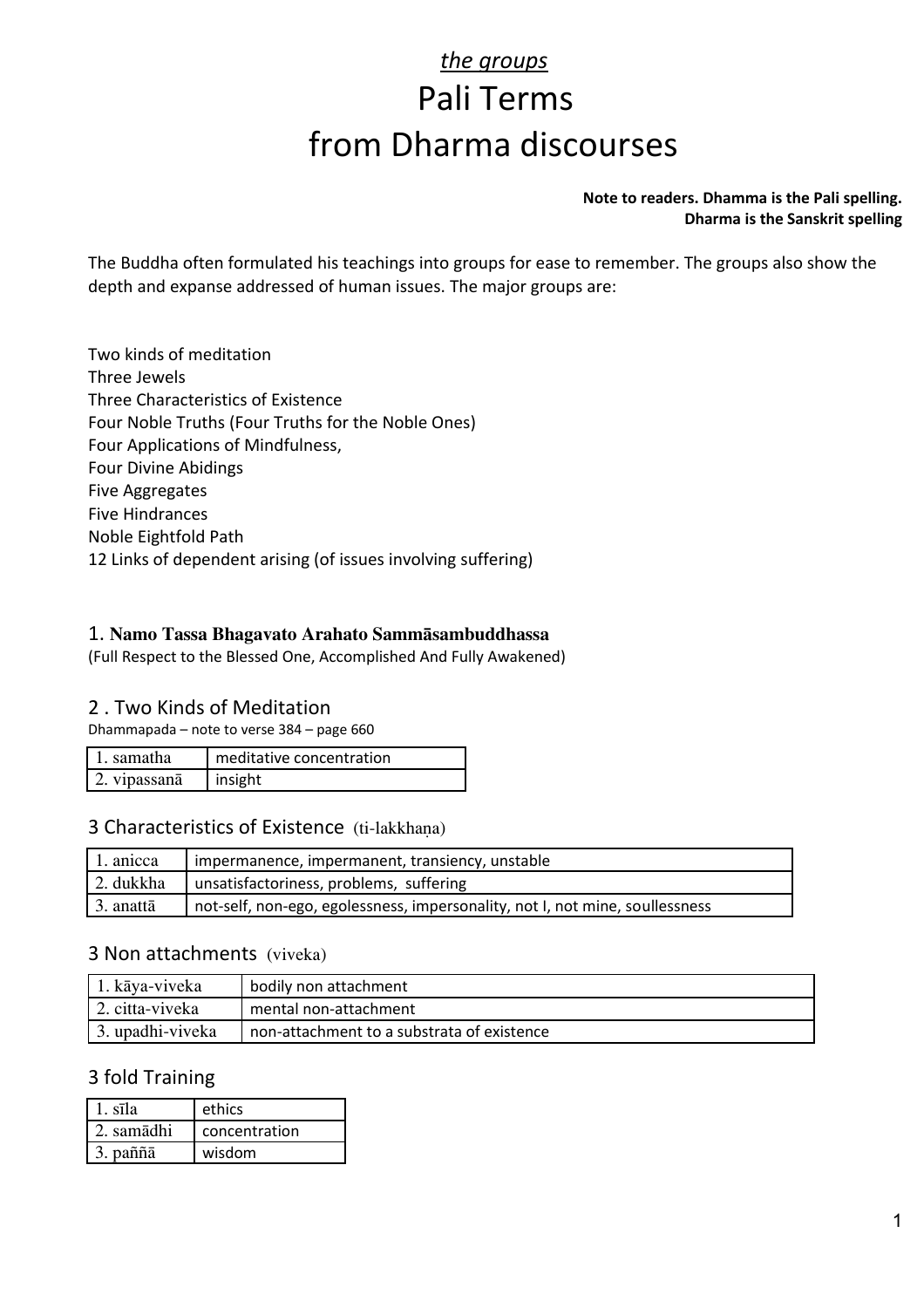- 1. knowledge of recollecting past lives
- 2. knowledge of the passing away and reappearing of beings (the divine eye)
- 3. knowledge of the destruction of the taints (also: cankers or corruptions)

#### 3 Kinds of Craving (tanhā)

(The Dhammapada - page 416, notes to verse 334, page 584)

| 1. kāmatanhā    | the sensual craving, attachment to sensual pleasures                                 |  |
|-----------------|--------------------------------------------------------------------------------------|--|
| 2. bhavatanhā   | the craving for existence (eternalism), attachment to existence, attachment to life, |  |
|                 | attachment to Realms of Form                                                         |  |
| 3. vibhavatanhā | the craving for non-existence (nihilism), attachment to non-existence,               |  |
|                 | attachment to annihilation, attachment to Formless Realms                            |  |

This craving is a powerful mental force latent in all, and is the chief cause of most of the ills in life. It is this craving, gross or subtle, that leads to repeated births in Samsara and that which makes one cling to all forms of life.

### 3 Kinds of Knowledge (paññā)

Dhammapada – footnote – page 472

| 1. sutamaya paññā    | knowledge aquired orally                                           |
|----------------------|--------------------------------------------------------------------|
| 2. cintāmaya paññā   | knowledge aquired by thought (i.e. scientific knowledge)           |
| 3. bhāvanāmaya paññā | superior kind of knowledge aquired by meditation and contemplation |

#### 3 Unwholesome Roots

| $\vert$ 1. lobha | greed, attachment (also rāga = lust) |
|------------------|--------------------------------------|
| $\vert$ 2. dosa  | hate, hatred, anger                  |
| $\vert$ 3. moha  | delusion, ignorance                  |

#### 3 Tripple Gem

1. Buddha  $\vert$  2. Dharma  $\vert$  3. Sangha

#### 4 Absorptions

(MN 4.23-26, MN 8.4-7 / MN 25.12-15, MN 26.34-37, MN 31.10-13, MN 36.34-37, MN 66.22-29, MN 76.43-46, MN 79.37-40, MN 101.38-41)

(These are the first four absorptions or jhānas.)

| l. jhāna | applied and sustained thought           | rapture and pleasure born of seclusion                               | inner happiness           |
|----------|-----------------------------------------|----------------------------------------------------------------------|---------------------------|
| 2. jhāna | without applied and sustained thought   | rapture and pleasure born of concentration, self-confidence and      | sublime joy               |
|          |                                         | singleness of mind                                                   |                           |
| 3. jhāna | equanimity, mindful and fully aware     | fading away as well of rapture, still feeling pleasure with the body | equanimity                |
| 4. ihāna | purity of mindfulness due to equanimity | disappearance of joy and grief, abandoning of pleasure and pain      | neither pleasure nor pain |

#### 4 Bases for spiritual Power (iddhipāda) (MN 77.17, MN 16.26)

(also: Bases Of Successful Accomplishment; Four Bases Of Supernormal Power; Four Roads To Power)

| $ 1.$ zeal<br>2. energy | 3. (purity of) mind | 4. investigation |
|-------------------------|---------------------|------------------|
|-------------------------|---------------------|------------------|

A bhikkhu (practitioner) develops the basis for spiritual power consisting in concentration due to zeal (energy, purity of mind, investigation) and determined striving.

Nyanatiloka translates: 1. intention 2. energy 3. consciousness 4. investigation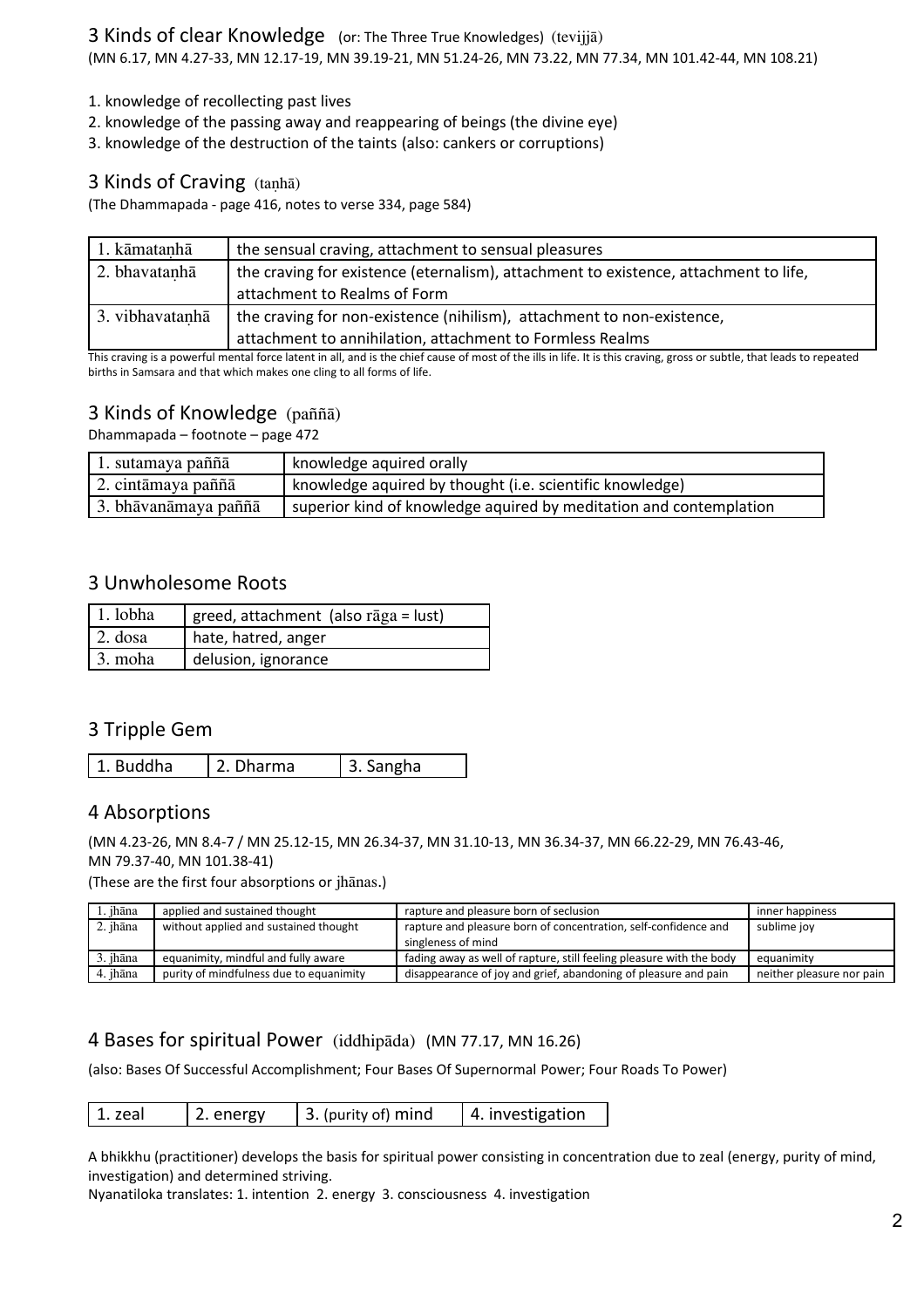(- also under the name of 'floods' or ogha; see under 4 Taints)

#### 4 Brahma-Vihāras (Divine Abidings)

| 1. mettā   | love, loving kindness, deep friendship |
|------------|----------------------------------------|
| 2. karunā  | compassion                             |
| 3. muditā  | appreciative joy                       |
| 4. upekkhā | equanimity                             |

#### 4 Formless Absorptions (Four Formless Realms or Four Immaterial Attainments)

(MN 8.8-11 / MN 25.16-19, MN 26.38-41, MN 31.14-17, MN 66.30-33)

(āyatana or 'spheres' is a name for the four immaterial absorptions. These are the 'higher' jhānas.)

- 1. realm of infinite space
- 2. realm of infinite consciousness
- 3. realm of no-thingness
- 4. realm of neither-perception-nor-non-perception

## 4 Foundations

(MN 140.11)

- 1. foundation of wisdom
- 2. foundation of truth
- 3. foundation of letting go, relinquishment
- 4. foundation of peace

#### 4 Applications (Foundations of Mindfulness) (satipatthāna)

(also: 4 Applications of Mindfulness (or Awareness))

| 1. kāya   | bodv                                                |
|-----------|-----------------------------------------------------|
| 2. vedanā | sensations and feelings, conventional and spiritual |
| 3. citta  | states of mind (mind, mental states)                |
| 4. dhamma | Dharma, truth, inner and outer                      |

#### 4 Kinds of analytical Knowledge (patisambhidā)

Dhammapada – notes to verse 352 – page 584

| 1. attha     | meaning       |
|--------------|---------------|
| l 2. dhamma  | text          |
| 3. nirutti   | etymology     |
| 4. patibhāna | understanding |

#### 4 Kinds of clinging or attachment (MN 9.34 and n.125)

- 1. clinging to sensual pleasures
- 2. clinging to views (clinging to all other types of views except the 2 mentioned)
- 3. clinging to rules and observances (the view that purification can be achieved by
- adopting external rules or following certain observances; like ascetic self-discipline)
- 4. clinging to a doctrine of self (personality view in one or another of it's 20 forms)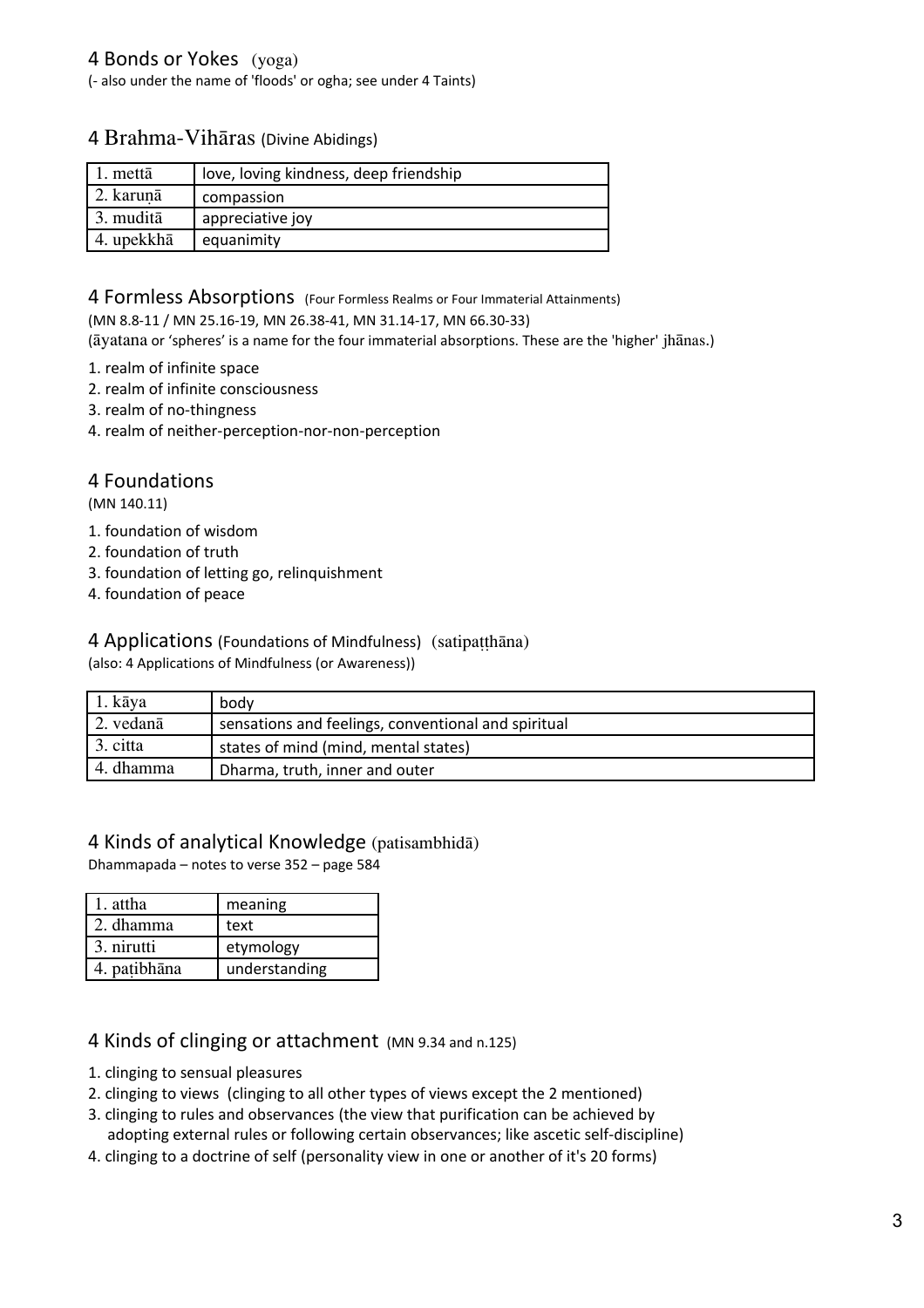## 4 Kinds of Defilements

Dhammpada - verse 418 - page 655, note 418/3 - page 661 Digha Nikaya 14 - Sutta Nipata: verse 33, 364, 546, 728

| $\vert$ 1. khandha | the five aggregates, the five groups |
|--------------------|--------------------------------------|
| 1 2. kilesa        | mental defilements, passions         |
| 3. abhisamkhāra    | karma, volitional activities         |
| 4. kāma            | sensuous desire, sense desire        |

## 4 Noble Ones, Noble Persons (ariya)

(MN 6.11-13, MN 22.42-45)

| 1. sotāpanna  | Stream-winner, stream-enterer   | Fetters 1 to 3 are abandoned  |
|---------------|---------------------------------|-------------------------------|
| 2. sakadāgāmī | ! Once-returner                 | Fetters 4 and 5 are weakened  |
| 3. anāgāmī    | Non-returner                    | Fetters 4 and 5 are abandoned |
| 4. arahant    | Araha(n)t, Worthy One, Holy One | Fetters 6 to 10 are abandoned |

There are 4 noble individuals and 8 stages of holiness:

(4 supermundane paths (magga) and 4 supermundane fruits (phala)).

4 Noble Truths (ariya-sacca) Precise translation is Four Truths of the Noble Ones.

| 1. dukkha    | suffering                                                        |
|--------------|------------------------------------------------------------------|
| 2. samudaya  | causes and conditions of suffering                               |
| 1 3. nirodha | the cessation or resolution of suffering (nibbana)               |
| 4. magga     | the way to the cessation of suffering (the Noble Eightfold Path) |

The first truth is to be fully understood or comprehended (pariññeyya).

The second truth is to be abandoned or eradicated (pahātabba).

The third truth is to be realised (sacchikātabbam).

The fourth truth is to be cultivated or developed (bhāvetabbam)

(From the view of a physican: The first truth is the analysis. - The second truth is the diagnosis. - The third truth is the cure. - The fourth truth is the medicine.)

#### 4 Nutriments (āhāra)

(MN 9.11 and Buddhist Dictionary)

| feeds the three kinds of feeling |
|----------------------------------|
| feeds formations                 |
| feeds mind and body              |
|                                  |

(Craving is called the origin of nutriment. With the arising of craving there is the arising of nutriment.)

#### 4 Requisites

(Dhammapada - footnote verse 217)

| 1. food | 2. clothes 13. shelter | 4. medicine |
|---------|------------------------|-------------|
|---------|------------------------|-------------|

#### 4 Taints (āsavas), namely that which stains the inner life

| 1. kāmāsava   | the taint of sensual desire, sense desire, sensual pleasure               |
|---------------|---------------------------------------------------------------------------|
| 2. bhavāsava  | the taint of (desiring eternal) existence, desire for the process of life |
|               | the taint of (desire for) being, desire for becoming                      |
| 3. ditthāsava | the taint of (unconducive) views or (wrong or false) views and opinions   |
| 4. avijjāsava | the taint of ignorance or lack of higher knowledge                        |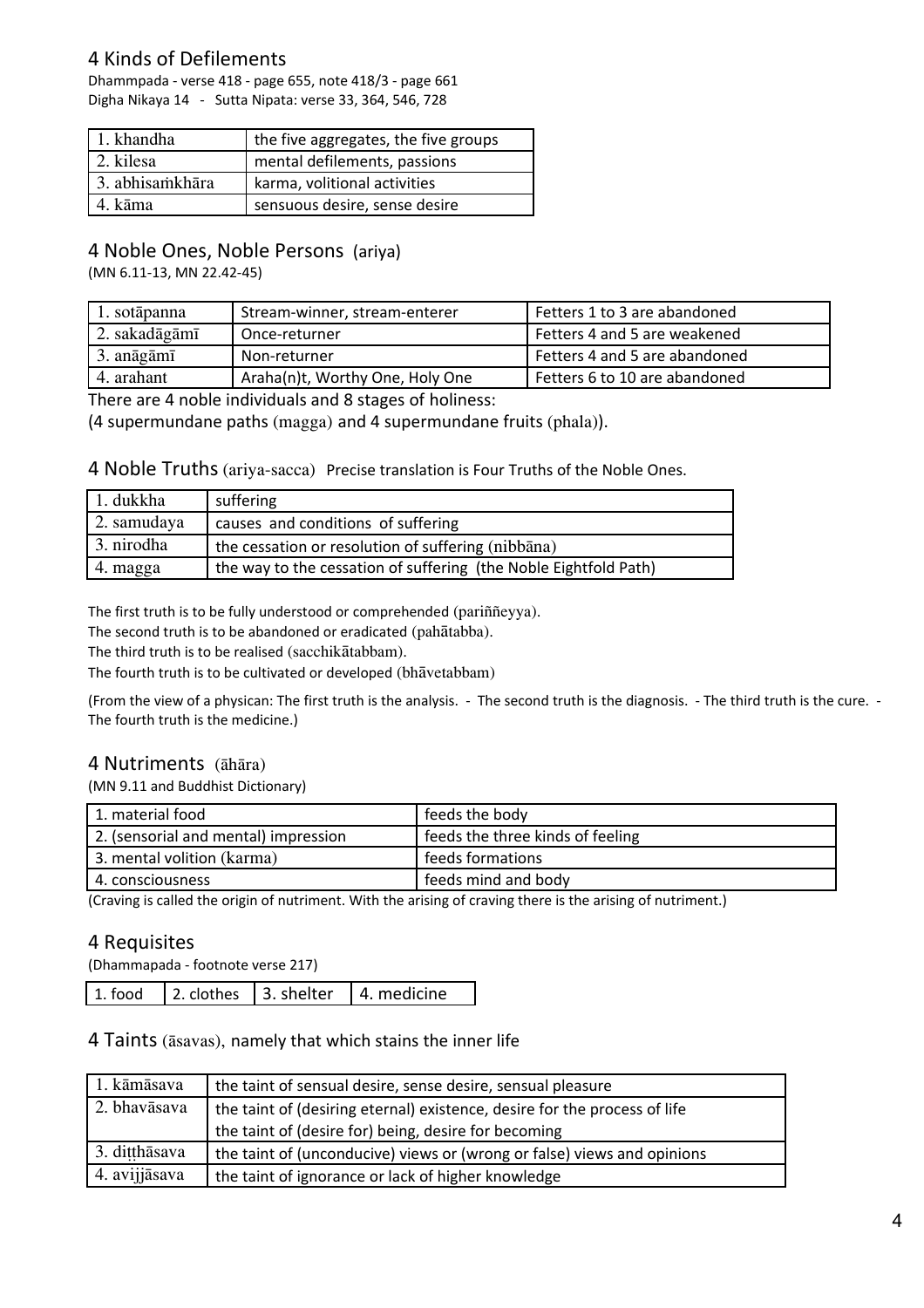## 5 Aggregates (khandhas)

(This is a description of what we think 'our' personality is.)

| 1. rūpa-kkhandha      | aggregate of body, matter, material form              |
|-----------------------|-------------------------------------------------------|
| 2. vedanā- kkhandha   | aggregate of sensations, feelings in body and mind    |
| 3. saññā- kkhandha    | aggregate of perceptions                              |
| 4. sankhāra- kkhandha | aggregate of mental formations (activities), thoughts |
| 5. viññāna- kkhandha  | aggregate of consciousness                            |

## 5 Faculties (or: Five Spiritual Faculties) (indriya)

(MN 77.18)

| 2. viriya<br>faculty of energy and effort<br>3. sati<br>faculty of mindfulness<br>4. samādhi<br>faculty of concentration | 1. saddhā        | faculty of trust, confidence |
|--------------------------------------------------------------------------------------------------------------------------|------------------|------------------------------|
|                                                                                                                          |                  |                              |
|                                                                                                                          |                  |                              |
|                                                                                                                          |                  |                              |
| faculty of wisdom                                                                                                        | $\vert$ 5. paññā |                              |

(The development of the faculties leads to peace and enlightenment.)

#### 5 Fetters (orambhāgiya saṁyojana)

Dhammapda – note to verse 370 – page 602

| 1. sakkayaditthi     | self-illusion, personality belief                       |
|----------------------|---------------------------------------------------------|
| 2. vicikicchā        | doubt                                                   |
| 3. silabbataparāmāsa | attachment to (wrongful) rites and rituals (ceremonies) |
| 4. kāmarāga          | sense-desire                                            |
| 5. patigha           | hatred                                                  |

#### 5 Fetters (uddhambhāgiya saṁyojana) (pertaining to the farther shore) Dhammapda – note to verse 370 – page 602

| 1. rūparāga  | attachment to the Realms of Form  |
|--------------|-----------------------------------|
| 2. arūparāga | attachment to the Formless Realms |
| 3. māna      | conceit                           |
| 4. uddhacca  | restlessness                      |
| 5. avijjā    | ignorance                         |

## 5 Hindrances (nīvaraṇa)

| 1. kāmacchanda        | sensuous desire, sense desire, sensuality, lustful desire |
|-----------------------|-----------------------------------------------------------|
| 2. vyāpāda or byāpāda | anger, ill-will, hate, hatred                             |
| 3. thīna-middha       | physical and mental laziness, lethargy, boredom, apathy   |
| 4. uddhacca-kukkucca  | restlessness, worry, anxiety                              |
| 5. vicikicchā         | doubt, scepticism, fear                                   |

#### 5 Kinds of Māra (see also 10. Māra's army)

(Māra: the killer, bringer of death, the evil one. His attributes: anger, passion, temptation, evil)

| mental defilements<br>death<br>aggregates<br>. kammic<br>deity<br>activities<br>The<br>five<br>4.<br>-- |
|---------------------------------------------------------------------------------------------------------|
|---------------------------------------------------------------------------------------------------------|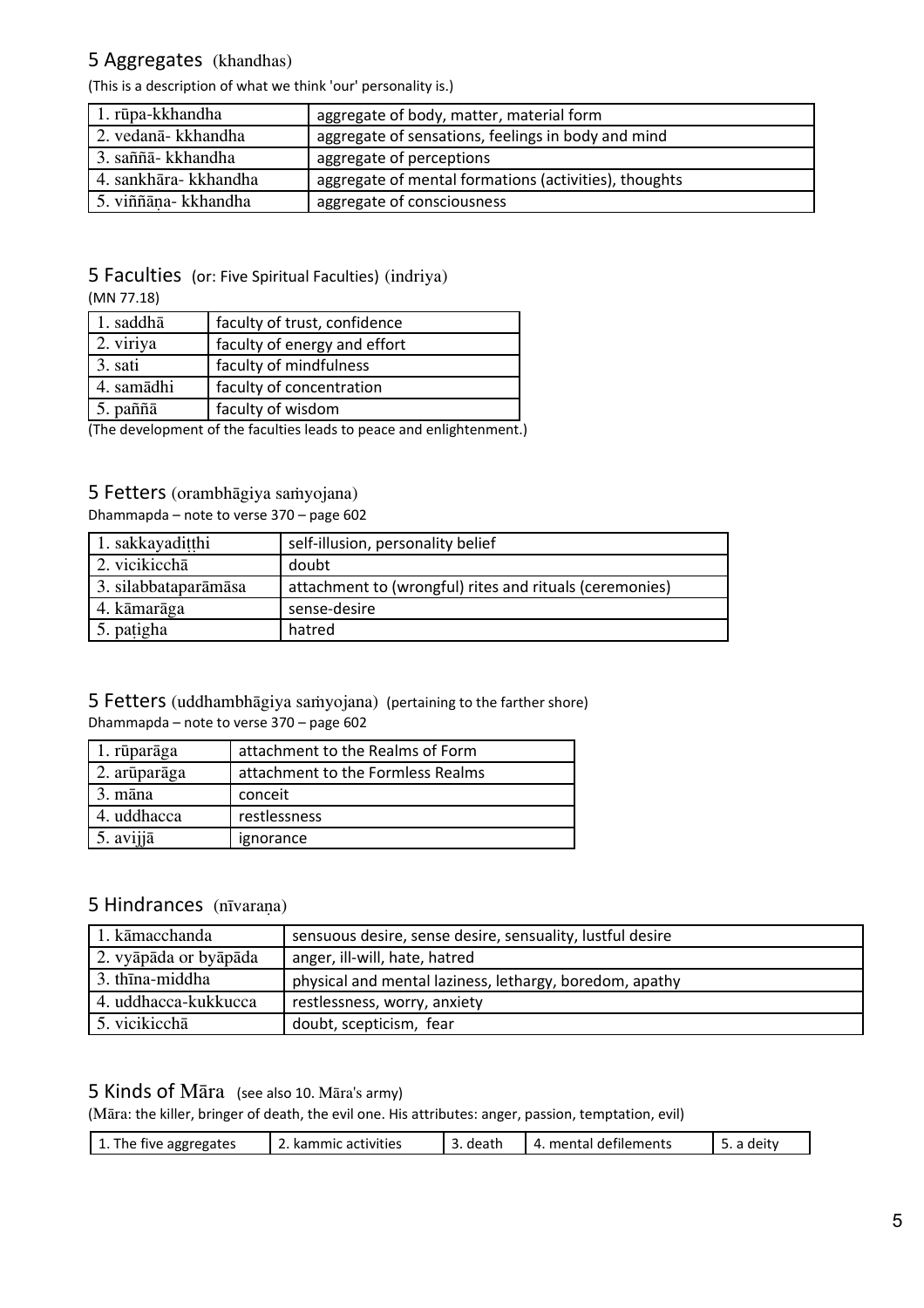#### 5 Powers (bala) (MN 77.19)

- 1. power of faith (trust, confidence)
- 2. power of energy
- 3. power of mindfulness
- 4. power of concentration (samādhi)
- 5. power of wisdom

(The development of the powers leads to peace, leads to enlightenment. What distinguishes them from the corresponding 5 Faculties or 5 Spiritual Faculties is that they are unshakable by their opposites - e.g. faith is unshakable by faithlessness, energy is unshakable by laziness etc. They represent, therefore, the aspect of firmness in the Spiritual Faculties.)

#### 5 Precepts

- 1. not killing
- 2. not stealing
- 3. not engaging in sexual harm or unwholesome sexual behaviour
- 4. not lying
- 5. not getting intoxicated, not heedlessly engaging in drugs or alcohol

#### 6 Heavenly Realms

(Dhammapada, page 407 - MN, Introduction, page 46)

(The good destinations in the sense-sphere-realm are the human world and the six heavenly planes.)

| 1. catummahārājika     | The gods under the Four Great Kings             |
|------------------------|-------------------------------------------------|
| 2. Tāvatimsa           | The gods of the Thirty-three                    |
| 3. Yāma                | The Yāma gods                                   |
| 4. Tusita              | The gods of the Tusita heaven                   |
| 5. nimmānarati         | The gods who delight in creating                |
| 6. paranimitta vasatti | The gods who wield power over others' creations |

Sakka is the ruler of the gods of the Thirty-three. He is often depicted as a faithful devotee of the Buddha. It is a traditional belief among Buddhists that Sakka has undertaken to protect Buddhism. Metamorphosis of Indra.

Tusita: the abode of the Bodhisattva before his final birth. (MN 123)

The gods who wield power over others' creations: said to be the abode of Māra, the tempter, a symbol for desire and death.

## 6 Outer or External Bases (āyatana - bāhira)

| 1. form or visible object                     | 2. sound or audible object   |
|-----------------------------------------------|------------------------------|
| 3. odour or olfactive object                  | 4. taste or gustative object |
| 5. body-impression or tactile object or touch | 16. mind-object              |

- mind-base or consciousness (manāyatana) is a collective term for all consciousness.

#### 6 Crimes

| 1. matricide                              | 2. patricide                      |
|-------------------------------------------|-----------------------------------|
| 3. killing a saint                        | 4. causing a schism in the sangha |
| 5. wounding a Buddha (spilling his blood) | 6. upholding wrong views          |

#### 6 Kinds of direct Knowledge (or 6 Super Knowledges) (abhiññā) (MN 6.14-16, MN 12.6-8 und 17-19, MN 73.19, MN 77.31, MN 108.18)

| 1. knowledge of the modes of psychic power                         |  |
|--------------------------------------------------------------------|--|
| 2. divine ear - element                                            |  |
| 3. penetration of other minds, ability to read the minds of others |  |
| 4.-6. three kinds of clear knowledge (see also there)              |  |

(Only the knowledge of the destruction of the taints (Nr. 6) is supramundane, the other five are mundane, products of the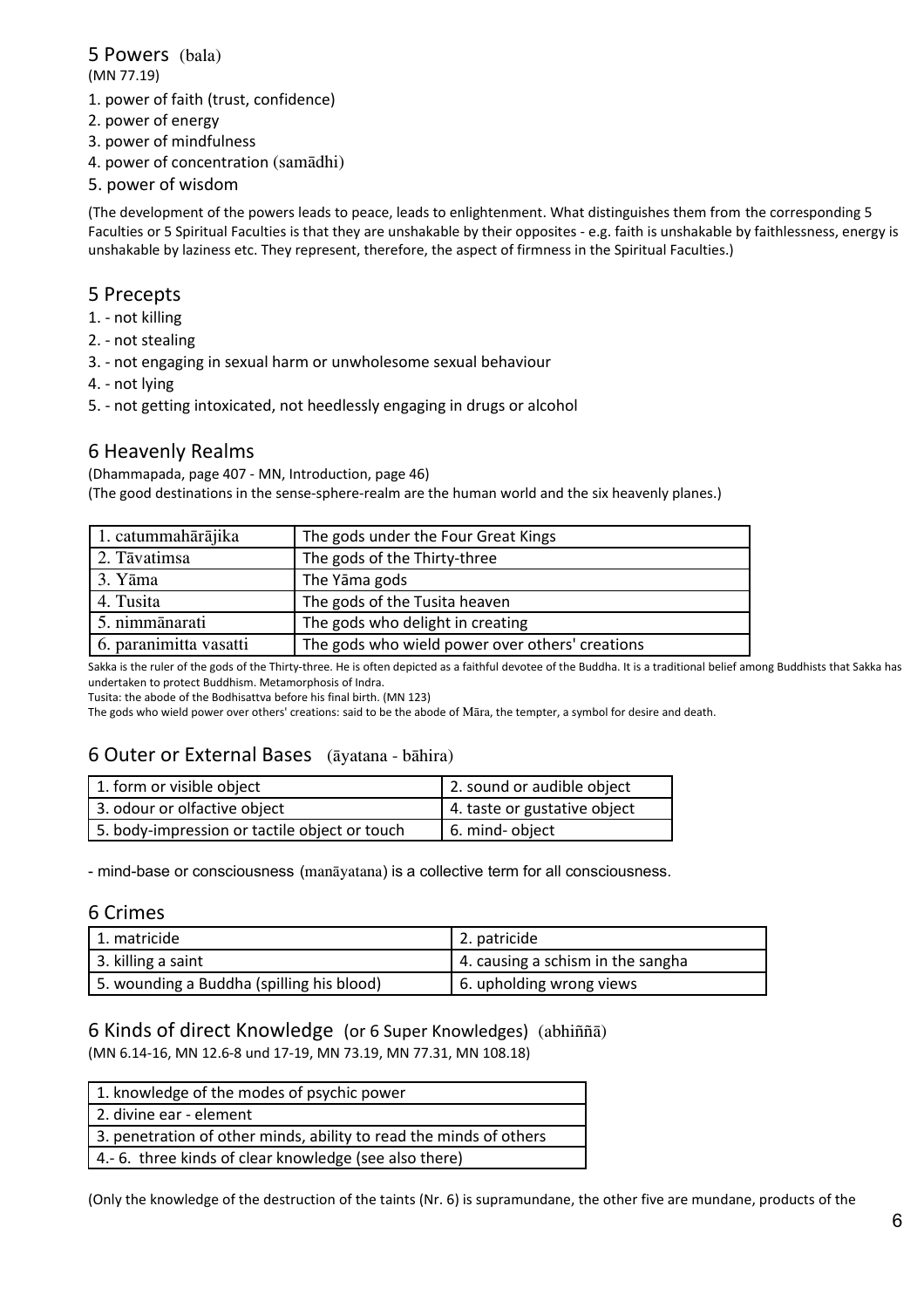extraordinarily powerful degree of mental concentration achieved in the fourth jhāna.) 7 Factors of Enlightenment (bojjhanga) (MN 10.42 und 118.29-40)

| 1. sati          | mindfulness, awareness with clear comprehension                            |
|------------------|----------------------------------------------------------------------------|
| 2. dhamma-vicaya | investigation and research, investigation of states, dhamma inquiry        |
| 3. viriya        | energy, right effort                                                       |
| 4. pīti          | joy, delight, rapture (it is a mental 'feeling'), bliss, enthused interest |
| 5. passaddhi     | tranquillity                                                               |
| 6. samādhi       | concentration                                                              |
| 7. upekkhā       | equanimity                                                                 |

#### 8 Attainments (atthasamāpatti)

Dhammpada – footnote to verse 373 – page 602

| 1. four Rūpa Jhānas<br>2. four Arūpa Jhānas |
|---------------------------------------------|
|---------------------------------------------|

## 8 Kinds of Knowledge

The Dhammapada - page 297

| 1. iddhividha          | psychic powers                     |
|------------------------|------------------------------------|
| 2. dibba-sota          | divine ear                         |
| 3. ceto-pariya-ñāna    | penetration of the minds of others |
| 4. dibbacakkhu         | divine eye                         |
| 5. pubbenivāsa-nussati | remembrance of former births       |
| 6. asavakkhaya         | extinction of corruptions          |
| 7. vipassanā           | insight                            |
| 8. manomayiddhi        | creation of mental images          |

#### 8 Noble Eightfold Path (ariya aṭṭhangika magga)

| 1. sammā-ditthi   | conducive, fulfilling understanding or view           |
|-------------------|-------------------------------------------------------|
| 2. sammā-sankappa | conducive fulfilling attitude or thought or intention |
| 3. sammā-vācā     | conducive fulfilling speech                           |
| 4. sammā-kammanta | conducive fulfilling action                           |
| 5. sammā-ājiva    | conducive livelihood                                  |
| 6. sammā-vāyāma   | conducive effort or exertion                          |
| 7. sammā-sati     | conducive awareness or mindfulness or meditation      |
| 8. sammā-samādhi  | conducive samadhi or concentration                    |

(sammā literally means: 'conducive to the path'; sometimes translators use 'right' or 'skilful' instead of 'conducive')

Steps 1 and 2 belong to wisdom (paññā).

Steps 3, 4 and 5 belong to ethics (sīla).

Steps 6, 7 and 8 belong to concentration (samādhi).

1: is the understanding of the "Four Noble Truths".

2: thoughts free from sensuous desire, ill-will and cruelty

3: abstaining from lying, harsh language and gossip

4: abstaining from killing, stealing and unwholesome or harmful sexual behaviour

5: abstaining from a livelihood that brings harm to other beings, such as trading in arms, drugs, poison, alcohol, slaughtering, fishing, deceit, trickery etc ...

6: the effort to avoid evil and to overcome evil and unwholesome things; the effort to develop and maintain wholesome things

7: awareness in contemplating body, feelings, mind and mind-objects

8: concentration of mind associated with wholesome consciousness, which eventually may reach the absorptions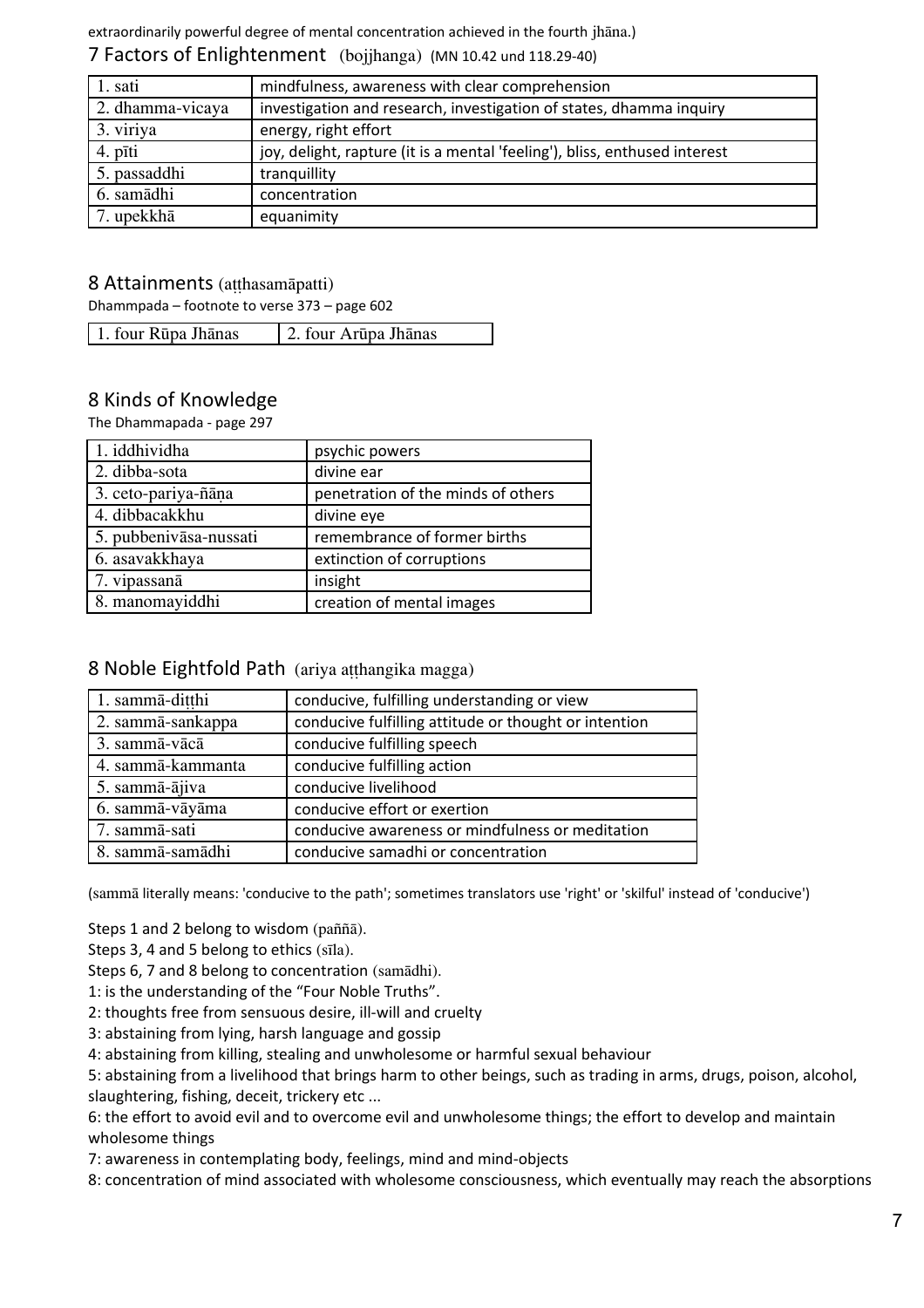## 8 Wordly Conditions (loka-dhamma)

|--|

2. success and defeat (or failure)

3. praise and blame

4. pleasure and pain

## 10 Defilements (kilesa)

(defilements are mind- defiling, unwholesome qualities - see also: hindrances)

| 1. lobha      | greed, attachment                           |
|---------------|---------------------------------------------|
| 2. dosa       | hate                                        |
| 3. moha       | delusion                                    |
| 4. māna       | conceit                                     |
| 5. ditthi     | (unconducive) view, (speculative) view etc. |
| 6. vicikicchā | sceptical doubt                             |
| 7. thīna      | mental torpor                               |
| 8. uddhacca   | restlessness                                |
| 9. ahirika    | shamelessness                               |
| 10. anottappa | lack of moral dread or unconscientiousness  |

## 10 Fetters (saṁyojana)

| 1. sakkāya-ditthi     | self-delusion, personality view, personality belief                        |  |
|-----------------------|----------------------------------------------------------------------------|--|
| 2. vicikicchā         | doubt, sceptical doubt                                                     |  |
| 3. sīlabbata-parāmāsa | attachment to rites and rituals or clinging to external observances        |  |
| 4. kāma-rāga          | sensual lust, greed, craving, sense-desire                                 |  |
| 5. vyāpāda            | anger, ill-will, hate, hatred, aversion                                    |  |
| 6. rūpa-rāga          | greed for material existence, craving for form, craving for fine-material  |  |
|                       | existence, craving for being                                               |  |
| 7. arūpa-rāga         | greed or craving for immaterial existence, craving for formless existence, |  |
|                       | craving for non-being                                                      |  |
| 8. māna               | conceit ("I am"), pride                                                    |  |
| 9. uddhacca           | restlessness                                                               |  |
| $10.$ avijj $\bar{a}$ | ignorance                                                                  |  |

## 10 Kinds of dead Bodies

(Comment on the Dhammapada, verse 149, page 321)

| 1. uddhumātaka      | bloated                           |
|---------------------|-----------------------------------|
| 2. vinilaka         | discoloured                       |
| 3. vipubbaka        | festering                         |
| 4. vicchiddaka      | dissected                         |
| 5. vikkhāyitaka     | gnawed-to-pieces                  |
| 6. vikkhittaka      | scattered-in-pieces               |
| 7. hata-vikkhittaka | mutilated and scattered-in-pieces |
| 8. lohitaka         | bloody                            |
| 9. pulavaka         | worm-infested                     |
| 10. atthika         | skeleton                          |

During the time of the Buddha these ten kinds of dead bodies were found in cemeteries and charnel places. In these times dead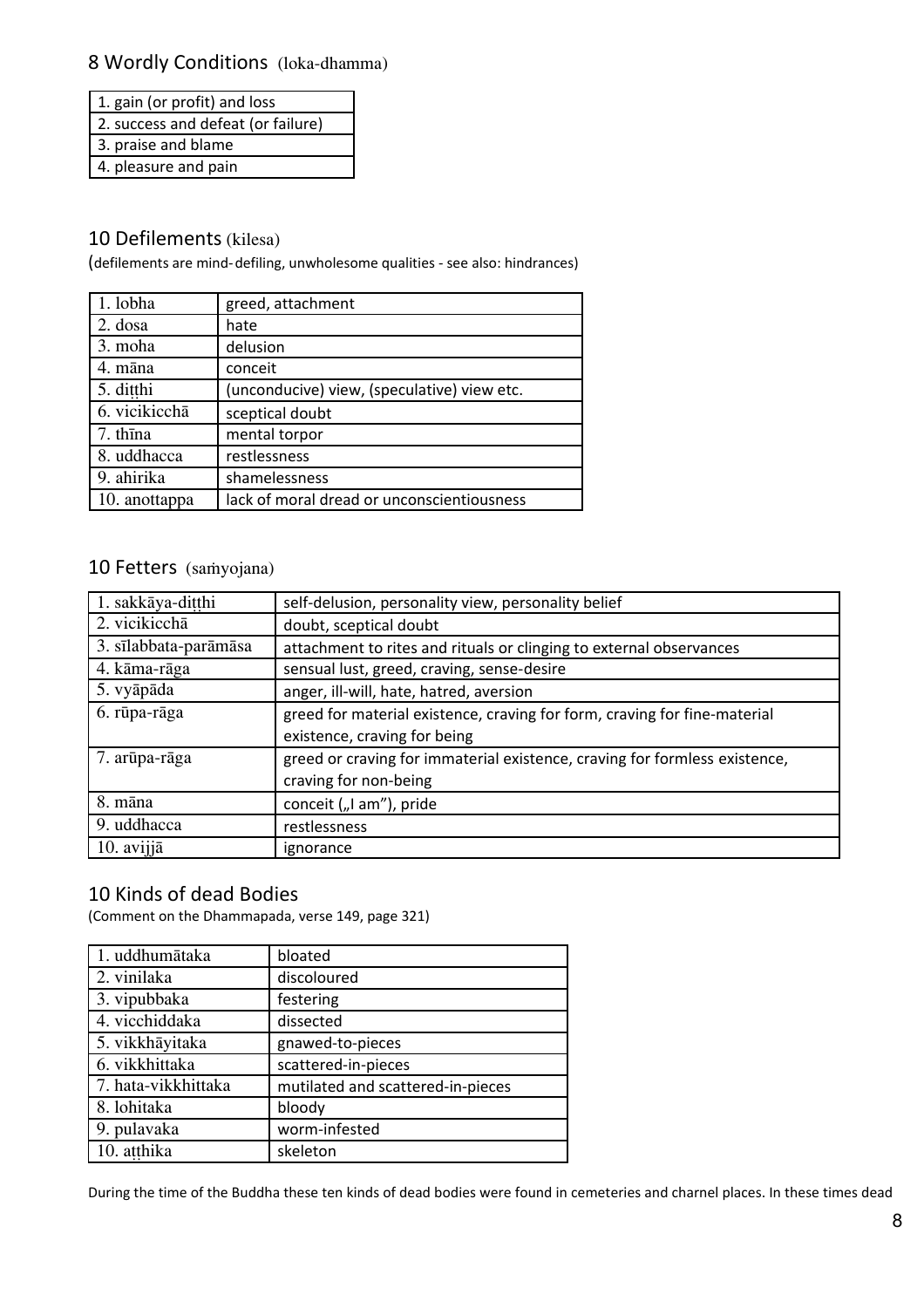bodies were sometimes not buried or cremated and flesh-eating animals (like vultures and dogs etc.) were eating the corpses. 10 Meritorious Deeds (kusala)

(Comment on the Dhammapada, verse 43, page 112)

| 1. generosity                 | 2. morality                   |
|-------------------------------|-------------------------------|
| 3. meditation                 | 4. reverence                  |
| 5. service                    | 6. transference of merit      |
| 7. rejoicing in other's merit | 8. hearing the doctrine       |
| 9. expounding the doctrine    | 10. straightening one's views |

## 10 Noble Qualities (pāramīs)

| 1. giving          | 2. virtue                    |
|--------------------|------------------------------|
| 3. renunciation    | 4. wisdom                    |
| 5. energy          | 6. patience                  |
| 7. truthfulness    | 8. resolution, determination |
| 9. loving-kindness | 10. equanimity               |

## 10 Powers of a Tathāgata

(MN 12.10 - 19)

|                | He understands the possible as possible and the impossible as impossible.                |  |
|----------------|------------------------------------------------------------------------------------------|--|
| $\overline{2}$ | He understands the results of actions undertaken with possibilities and with causes.     |  |
| 3              | He understands the ways leading to all destinations.                                     |  |
| $\overline{4}$ | He understands the world with its many and different elements.                           |  |
| 5              | He understands how beings have different inclinations.                                   |  |
| 6              | He understands the disposition of the faculties of other beings.                         |  |
| $\overline{7}$ | He understands the defilement, the cleansing, and the emergence in regard to the jhands, |  |
|                | liberations, concentrations, and attainments.                                            |  |
| 8              | He recollects his manifold past lives.                                                   |  |
| 9              | He sees with the 'devine eye' beings passing away and reappearing.                       |  |
| $\mathbf{1}$   | He enters upon and abides in the deliverance of mind and deliverance by wisdom that are  |  |
|                | taintless with the destruction of the taints.                                            |  |

Points 8 to 10 are the '3 Kinds Of Clear Knowledge' which are part of the '6 Kinds Of Direct Knowledge'.

## 10 Wholesome Actions (kamma-patha)

(MN 9.6; MN 41.12-14; Buddhist dictionary)

| 3 bodily actions | 1. avoidance of killing, 2. stealing and 3. unwholesome sexual behaviour   |
|------------------|----------------------------------------------------------------------------|
| 4 verbal actions | 1. avoidance of lying, 2. slandering, 3. rude speech and 4. foolish babble |
| 3 mental actions | 1. unselfishness, 2. good-will and 3. conducive views                      |